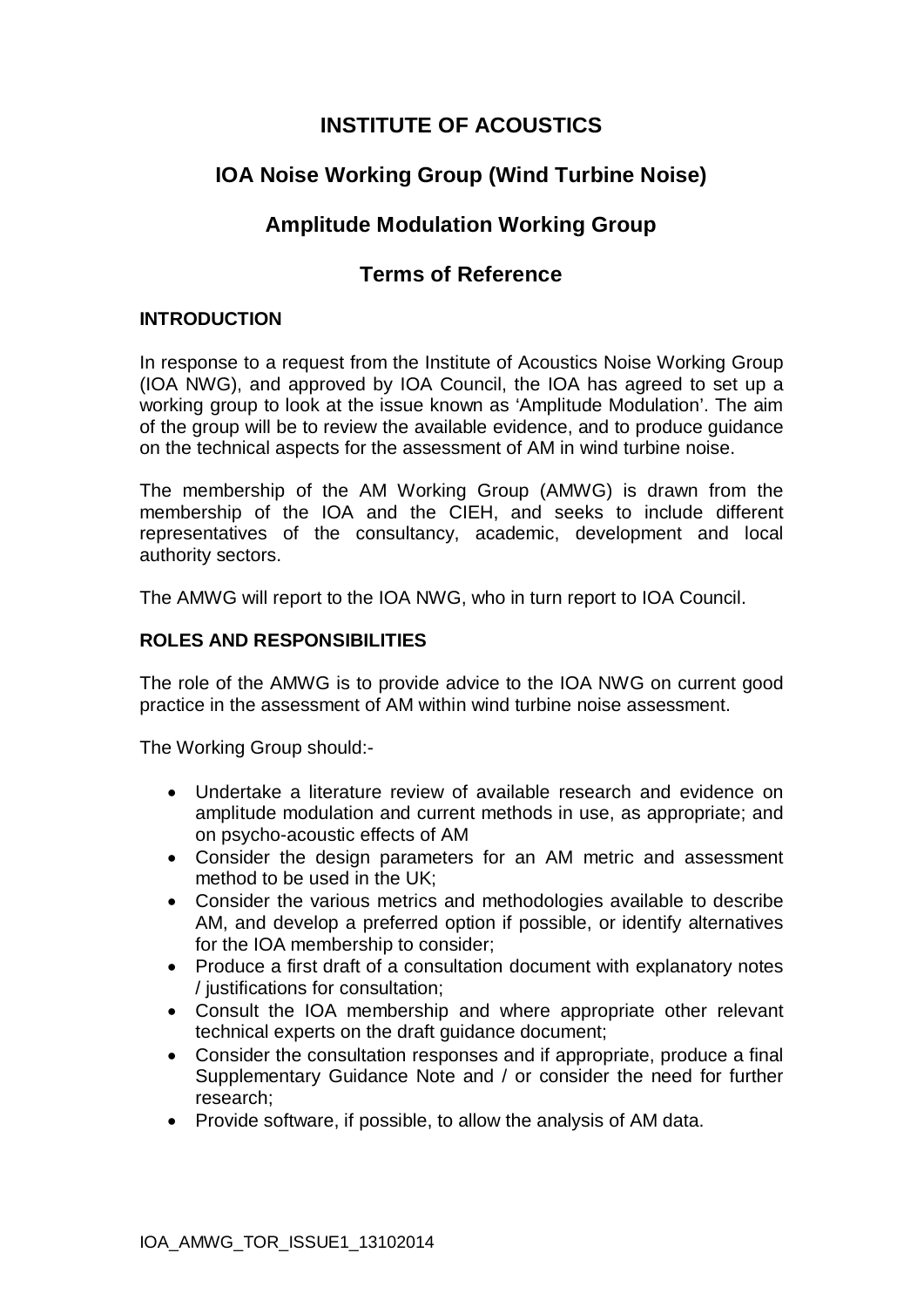It is expected that the Supplementary Guidance Note will report on the metrics and methods considered, propose a preferred metric and assessment methodology and illustrate how it might work in practice. The primary goal is to develop a methodology which could be used within the planning regime; consideration must be given to use within the statutory nuisance regime as well.

If a consensus view on a particular issue cannot be reached between members of the working group, the various options should be listed out, with the pros and cons of each option discussed. Specific consultation questions to be put to the IOA NWG / peer review group should be aimed firstly at resolving these issues.

It is expected that the Working Group's activities will be of relevance to:

- i. acoustic consultants;
- ii. local authorities;
- iii. developers;
- iv. academics carrying out research on wind turbine noise
- v. turbine manufacturers;
- vi. the general public living close to wind turbines;

The activities of the Working Group initially relate to technical acoustic issues only, and therefore the initial membership will be drawn from groups i) to iv).

There may be occasions when the subject matter under discussion could benefit from input from other specialist representatives. When such occasions arise the Working Group may agree additional representation. If this results in additional costs these should be referred to the IOA Executive for approval.

### **WORKING ARRANGEMENTS**

#### *Meeting Frequency*

The Working Group will meet as often as necessary; at least four times provided a quorum is present.

#### *Meeting Quorum and Leadership*

A quorum is defined as 5 members of the Working Group. The Working Group meetings should be chaired by the chairperson, who will also act as the group's liaison to the IOA NWG. In the absence of the appointed chairperson, those present shall elect a temporary chairperson.